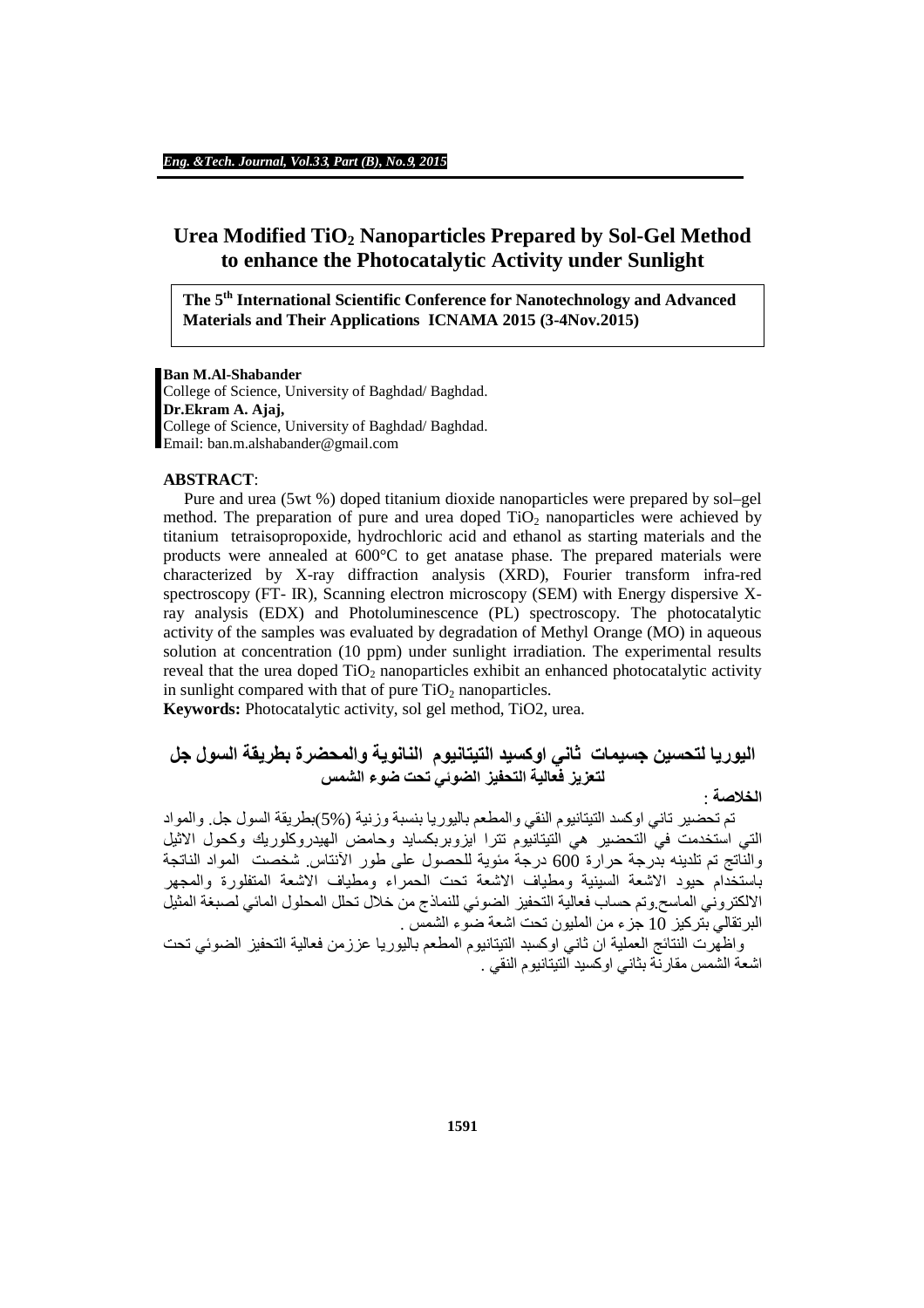# **INTRODUCTION:**

 $\mathbf{I}i\mathbf{O}_2$  has been an excellent photocatalyst for the degradation of several environmental contaminants, due to its high photostability, strong oxidizing power, low cost, chemical and thermal stability, resistance to photo corrosion and non-toxicity.<br>However, the accellent photocatalyst for the degradation of several<br>environmental contaminants, due to its high photostability, strong oxidizing<br>power, low cost, chemical and thermal stability, resistance to 3.2 eV for anatase, allows only absorption of the ultraviolet part of solar light (3– 5%).Therefore, how to effectively utilize sunlight is the most challenging subject for the wide application of  $TiO<sub>2</sub>$ . Attempts have been made to shift its absorption from the UV to the visible region. A variety of nonmetals such as N, S, C, B, and F, have been doped into  $TiO<sub>2</sub>$  [1-6]. It is well-accepted that N doping can cause the red-shift absorption threshold of TiO2, but the doping mechanism is still debated. Most authors claim that the substitution doped N for O in anatase TiO<sub>2</sub> yields a narrowing of band gap driven by mixing N 2p states with O 2p states.[7] It is believed that an N atom is doped into the TiO<sup>2</sup> anatase lattice and forms a donor state just above the top of the valence band. This process leads to the narrowing of the band gap of  $TiO<sub>2</sub>$  and the creation of oxygen vacancy, both of which enhance visible light absorbance [8]. Urea is a hydrocarbon with high nitrogen content according to its molecular formula and is the potential additive to prepare nitrogen-doped  $TiO<sub>2</sub>$ .

In this work, we prepared and characterized pure  $TiO<sub>2</sub>$  and urea doped  $TiO<sub>2</sub>$ nanoparticles by sol gel method. The urea doped  $TiO<sub>2</sub>$  photocatalyst showed excellent photocatalytic activity for methyl orange oxidation under sun light irradiation.

#### **Experimental**:

In a typical synthesis, 1M of titanium tetraisopropoxide (TTIP Aldrich 97.0%) was di luted with 5M of ethyl alcohol (EtOH, GCC 99.9 %) to avoid strong hydrolysis reactions. Then 1M of distilled water and hydrochloric acid (HCl, Merck, 36 %) as catalyst dissolved in the 5M remaining EtOH were added dropwise to the EtOH and TTIP solution with continuous stirring at room temperature for half an hour. For urea doped  $TiO<sub>2</sub>$ , 5wt% urea (NH<sub>2</sub>CONH<sub>2</sub>, Thomas Baker 99.0%) was then slowly added to the above aqueous solution. The yield gels were dried in hot air oven at  $55^{\circ}$  C for 1.5 h to evaporate water and organic material. Then the dried small crystals were ground to avoid agglomerates. Finally, the powders were kept into muffle furnace and annealed at 600° C for 2 h each subsequently carried out to obtain desired pure and urea doped  $TiO<sub>2</sub>$ nanocrystallites. After the annealing process, the pure  $TiO<sub>2</sub>$  has white in anatase phase. The urea doped  $TiO<sub>2</sub>$  has turned from transparent as gel to light yellow powder. The annealed powders were pulverized to fine powders using agate mortar for further characterizations.

The samples was subjected to the X-ray powder diffraction (XRD) analysis on a Bruker ,D2 Phaser advanced with monochromatic CuK $\alpha$  – radiation ( $\lambda$  = 1.5406Å). The crystallite size of the powders was determined by Scherer equation. FT-IR spectra were obtained using Shmadzu, IR Prestige-21 Fourier transform infrared spectrometer with KBr as a diluting agent and operated in the range of  $400-4,000$  cm<sup>-1</sup>. The morphology of samples was characterized using a scanning electron microscope SEM: FEI Company, Inspect S50. A spectrofluorophotometer (SL147-Elioc) was utilized to study the photoluminescence characteristics of the final product. UV-Vis adsorption spectra were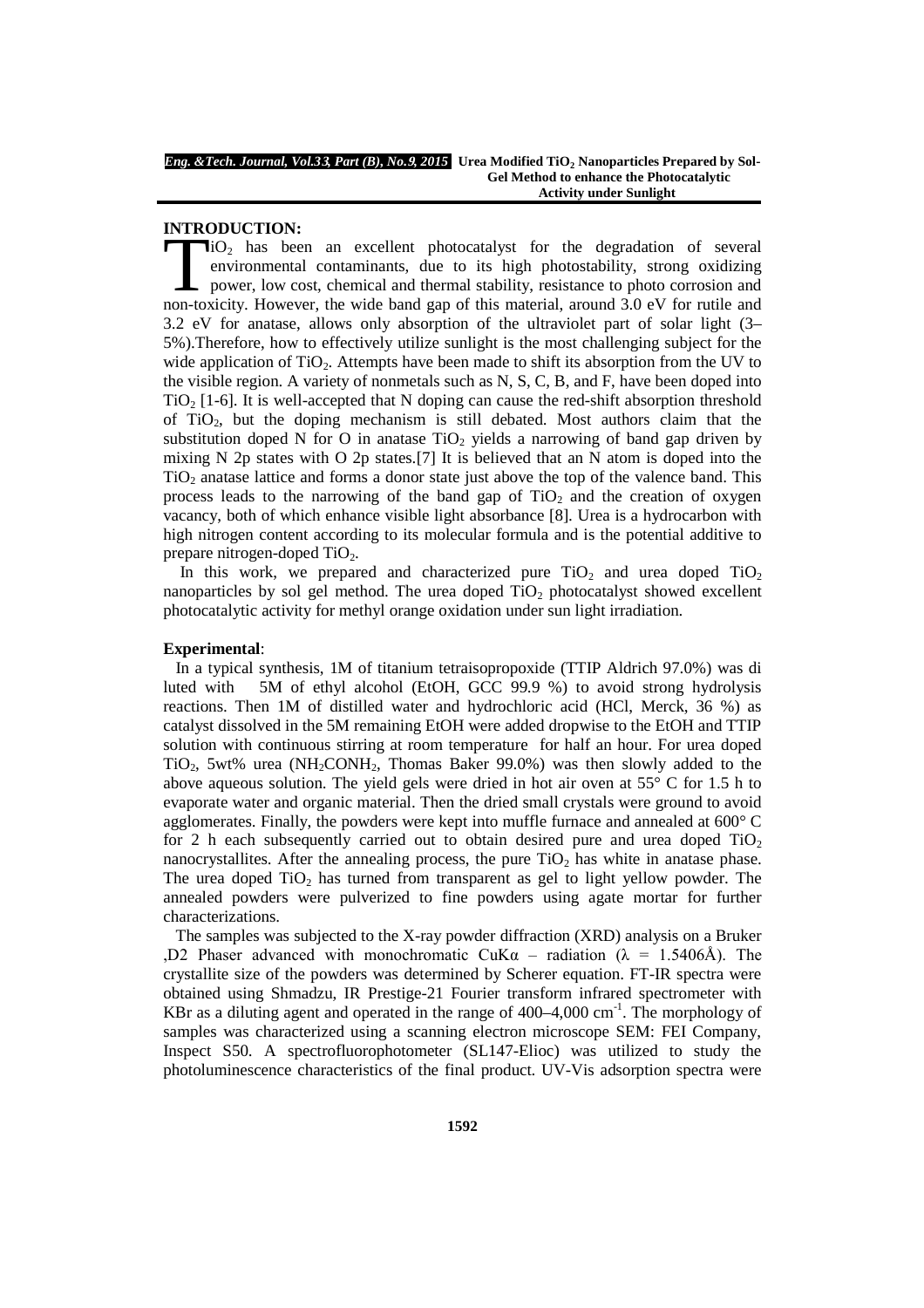#### *Eng. &Tech. Journal, Vol.3***3***, Part (B), No.***9***, 2015* **Urea Modified TiO<sup>2</sup> Nanoparticles Prepared by Sol-Gel Method to enhance the Photocatalytic Activity under Sunlight**

measured UV–Visible spectrophotometer (SHIMADZU: UV-1800) using a quartz cell. The photo catalytic activities of pure  $TiO<sub>2</sub>$  and urea doped  $TiO<sub>2</sub>$  nanoparticles was measured by the degradation of methyl orange (MO) dye under sun light irradiation (between 11.00 and 15.00 pm), The 50 mg photocatalyst was suspended in a 100 mL of 10 ppm  $(3 \times 10^{-5}$  M) MO aqueous solution, which was magnetically stirred for 1 h in the dark at room temperature to establish an adsorption-desorption equilibrium of MO on the surface of the photocatalyst. At certain time intervals, every 3 mL solution was sampled and centrifuged to remove particles inside. The degradation of organic dye was monitored by measuring the absorbance of the solutions with DI water as a reference and the degradation efficacy was determined from the absorbance intensity at 465 nm wavelength.

The percentage of degradation D% was calculated using equation [9, 10]:

$$
D \quad \% \quad = \quad (1 \quad - \quad \frac{A_{i}}{A_{o}} \quad ) \quad \times \quad 1 \quad 0 \quad 0 \quad \% \quad \quad \ldots \quad \ldots \quad \ldots \quad (1)
$$

where

 $A_0$ ,  $A_i$  are the absorbance of the MO aqueous solutions before and after degradation, respectively.

### **Results and dissection**

XRD patterns of pure TiO<sub>2</sub> and Urea dopedTiO<sub>2</sub> annelid at  $600^{\circ}$ C are given in Fig.1 and Fig. 2. Identification of  $TiO<sub>2</sub>$  phase, confirmed by comparison to accepted standard peaks from (ASTM-card data 96-900-9087). A series of characteristic peaks corresponding to the (011), (013), (004), (020), (015) and (121) planes are observed, which can be indexed to anatase. It implies that crystal phase has no changes in the urea doping processes shown in Fig.2.

The average crystallite size of pure  $TiO<sub>2</sub>$  and doped  $TiO<sub>2</sub>$  were determined from Debye– Scherer formula [11]

$$
t = \frac{K \lambda}{\beta \cos \theta} \qquad \qquad \ldots \qquad (2)
$$

Where

*t* is the average crystallite diameter (nm),  $K$  is the Scherrer constant (0.9),  $K$  is the wavelength of X-ray (0.15406 nm, for Cu Kα radiation), *θ* is the Bragg angle and *β* is he full width at half maximum (FWHM) (in radian) to the (110) reflection. The mean crystallite size of pure TiO<sub>2</sub> is 25.6 nm, whereas urea doped TiO<sub>2</sub> nanoparticles having 27.3 nm. The crystallite size of urea doped  $TiO<sub>2</sub>$  powders tends to slightly increased as compared to pure  $TiO<sub>2</sub>$ .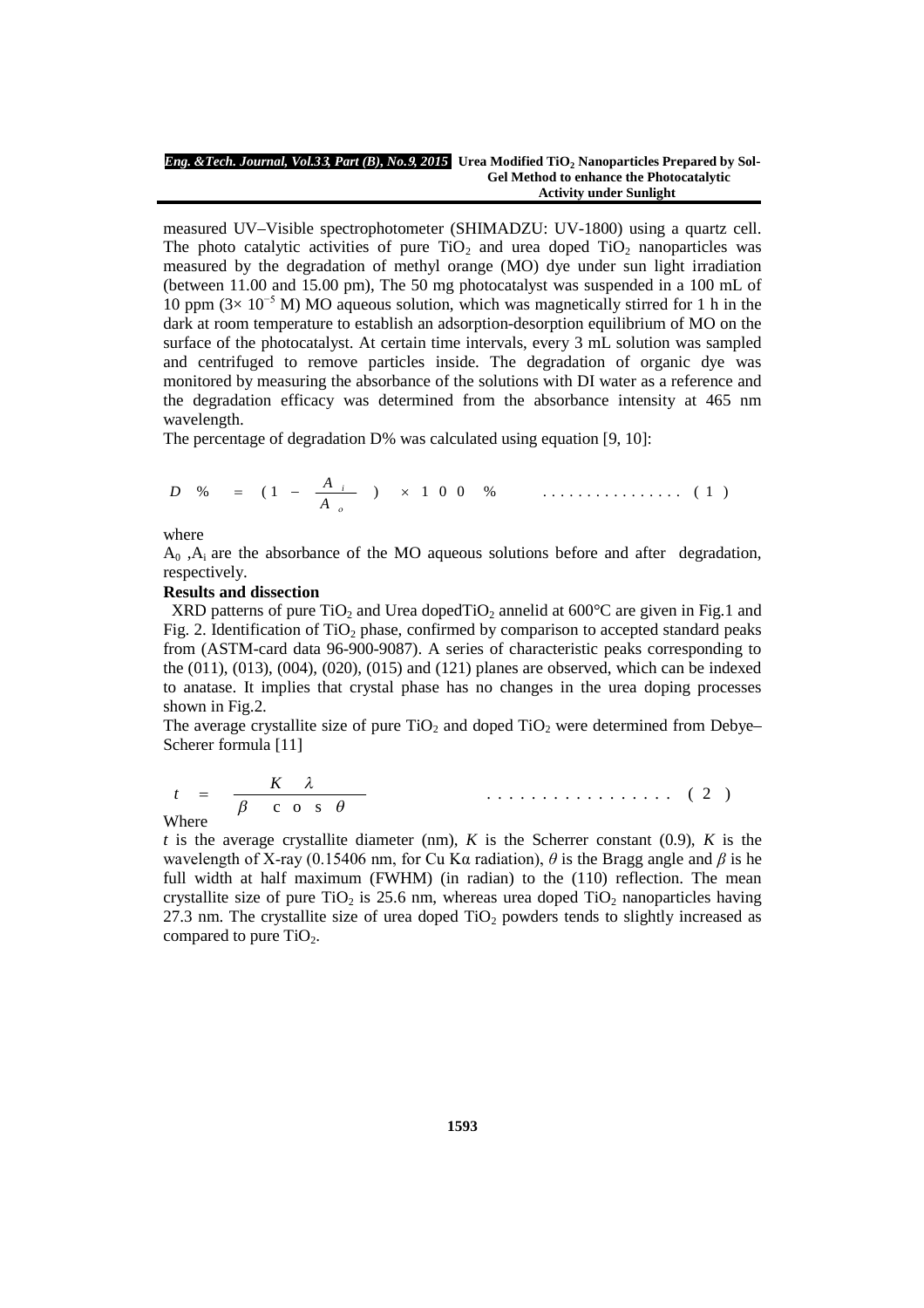

## **Figure (1) XRD pattern TiO<sup>2</sup> nanoparticles prepared by sol gel**





# **Figure (2) XRD pattern urea doped TiO<sup>2</sup> nanoparticles prepared by sol**

The FT-IR transmission spectra of pure  $TiO<sub>2</sub>$  and urea doped  $TiO<sub>2</sub>$  nanoparticles annealed at 600 $^{\circ}$ C in air are displayed in Fig. 3, 4. The broad band around 3400 cm<sup>-1</sup> is attributed to Ti–O–H stretching, and the peak near  $1600 \text{ cm}^{-1}$  are related with the O – H bending vibration of the absorbed water molecules [12]. Hence, the presence of OH bands in the spectrum was owing to chemically and physically adsorbed  $H_2O$  on the surface of nanoparticles. The IR band observed from  $400$  to  $800 \text{ cm}^{-1}$  corresponds to the Ti–O stretching vibrations. The bands at around 1404 cm<sup>-1</sup>, 1260 cm<sup>-1</sup> and 1153 cm<sup>-1</sup> are attributed to the vibrations of the N–Ti–O bond which observed in the spectra of doped sample. These results clearly demonstrated that the nitrogen from urea hasbeen incorporated into the  $TiO<sub>2</sub>$  lattice. The nitridation occurred by replacing the oxygen atom in the  $TiO<sub>2</sub>$  with the nitrogen atom in the urea molecule, resulting in the formation of the O–Ti–N species. [13,14].







**Figure (4) FT-IR spectra of urea doped TiO<sup>2</sup> nanoparticles prepared by sol gel method**

Fig. 5, 6 illustrate the SEM photomicrographs of the pure  $TiO<sub>2</sub>$  and urea doped  $TiO<sub>2</sub>$ nanoparticles prepared by sol gel method and annealed at 600°C .It is clear from SEM micrograph that the synthesized nanoparticles have uneven and non-spherical particles.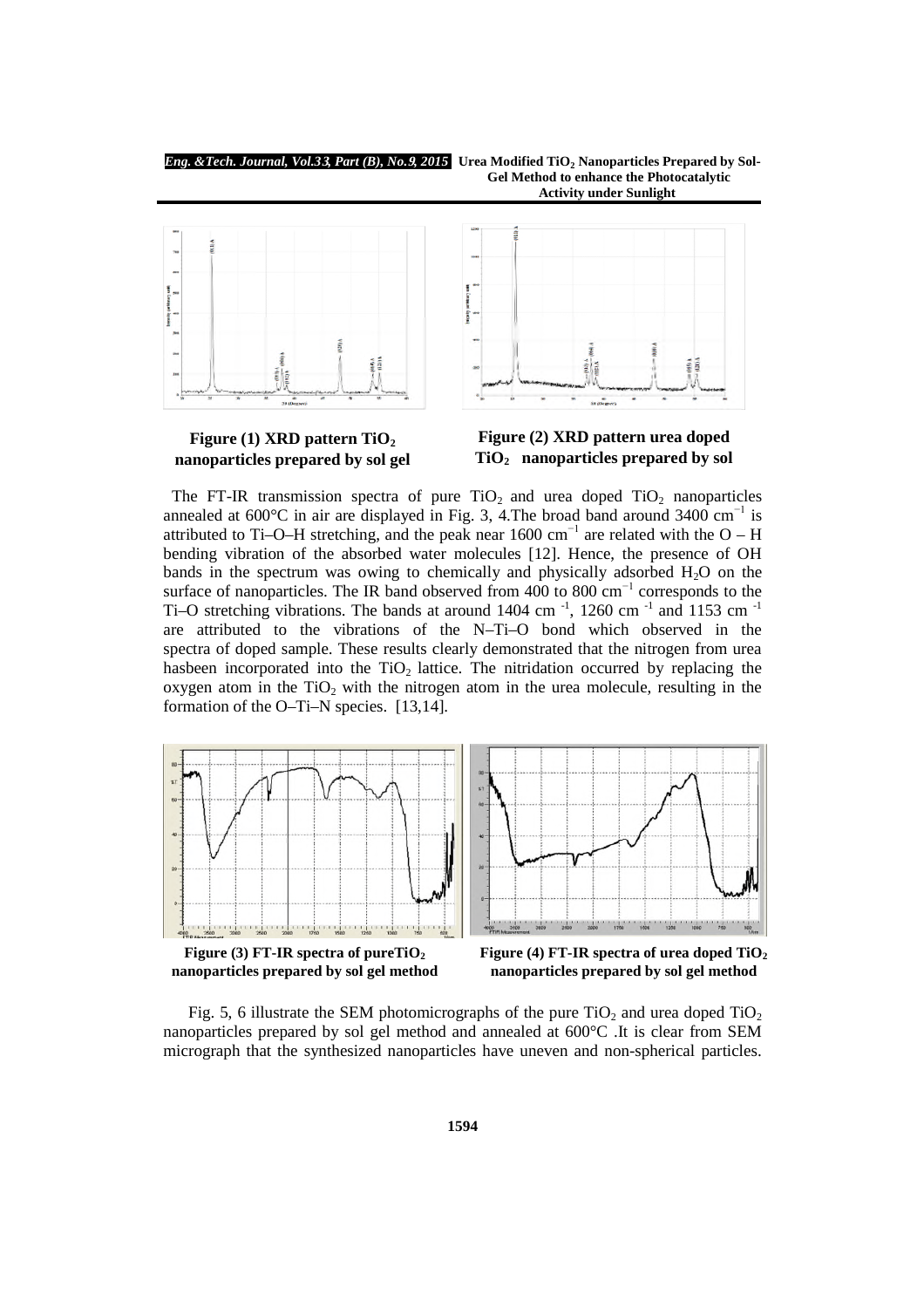#### *Eng. &Tech. Journal, Vol.3***3***, Part (B), No.***9***, 2015* **Urea Modified TiO<sup>2</sup> Nanoparticles Prepared by Sol-Gel Method to enhance the Photocatalytic Activity under Sunlight**

The particle size obtained from SEM micrograph is in close agreement with the average crystallite size obtained from XRD analysis.







**Figure (6) SEM image of urea doped TiO<sup>2</sup> nanoparticles.**



The X-ray energy dispersive spectra analyses of the pure  $TiO<sub>2</sub>$  and urea doped  $TiO<sub>2</sub>$ nanoparticles are shown in Fig 7,8 which indicates that N ions have been successfully integrated into  $TiO<sub>2</sub>$ , in weight ratio very close to that mentioned in the experimental for synthesis of  $N-TiO<sub>2</sub>$  nanoparticles.

Photoluminescence (PL) emission spectrum of the synthesized pure  $TiO<sub>2</sub>$  and urea doped  $TiO<sub>2</sub> samples$  are shown in the Figs. 9, 10. The energy band gap can be evaluated by the follow relation

$$
E_{g} (eV) = \frac{hc}{\lambda}, E_{g} (eV) = \frac{1240}{\lambda (nm)}
$$
 (3)

Where

*Eg* is the band gap energy (*eV*), h is the Planck's constant (6.626  $\times$  10<sup>-34</sup> J. s), *c* is the light velocity ( $3 \times 10^8$  m/s) and  $\lambda$  is the wavelength (nm). The emission peak for pure  $TiO<sub>2</sub>$  is found at 395 nm with respect the excitation peak around 310 nm. The band gap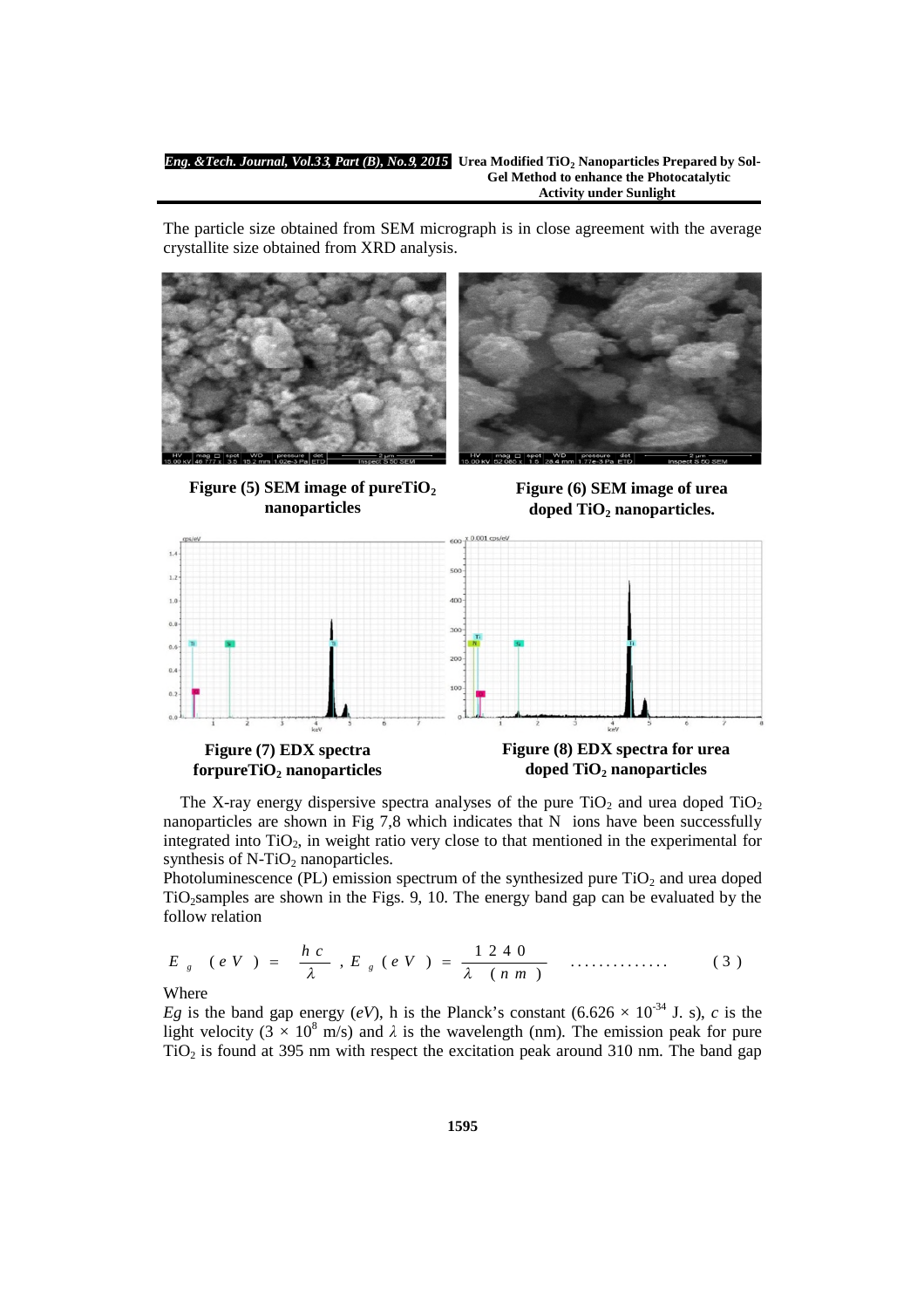**Gel Method to enhance the Photocatalytic Activity under Sunlight**

energy of the synthesized pure  $TiO<sub>2</sub>$  nano particles is 3.13 eV, and the emission peak for urea doped  $TiO<sub>2</sub>$  is found at 440 nm and the band gap energy is 2.8eV



Addition of Urea led to a shift of the luminescence spectrum toward a longer wavelength region. A broad PL spectrum was observed in the visible region for the urea 5 wt. % doped TiO<sub>2</sub>, but the intensity was decreased by doping. The decrease of luminescence intensity, upon doping, may be due to the localization of the N trapping level in the anatase TiO<sub>2</sub> band gap.

Fig.11 showed the UV–Vis absorption spectra of MO (10ppm) on urea doped TiO<sub>2</sub> catalyst under sun light irradiation. In comparison with UV–Vis characteristic absorption peak of the initial methyl orange solution, the apparent decrease of absorption intensity indicated the photocatalytic capability of the catalyst to degrade methyl orange.Photodegradation of the MO aqueous solutions on the pure  $TiO<sub>2</sub>$ and the urea doped TiO<sup>2</sup> nanoparticles under sunlight irradiations were studied in the experiments. Fig. 12 shows degradation variations of the MO solutions at 465 nm with irradiation time in sunlight. The photodegradation on the powders were increased with increasing irradiation time. The rate of photodegradation on the urea doped  $TiO<sub>2</sub>$  nanoparticles was obviously larger than on the pure  $TiO<sub>2</sub>$ . After 120 min of sun light irradiation, the degradation of MO is up to~ 95% and the absorption peak is totally removed. The high activity of urea doped TiO<sub>2</sub> catalysts under sunlight irradiation ( $\lambda > 400$  nm) is due to the presence of nitrogen species. These species seems to be the only responsible of the observed red-shift of the light absorption edge and the presence of only anatase phase could be also principally responsible for the photocatalytic activity which is primarily a function of the particular phase and crystallinity of catalysts [15].

Apparently, the small crystallite size of the urea doped  $TiO_2$ -expedites the surface charge carrier transfer, consequently decreasing the chance of recombination of the photoinduced electron–hole pairs, hence increasing the photocatalytic activity [16].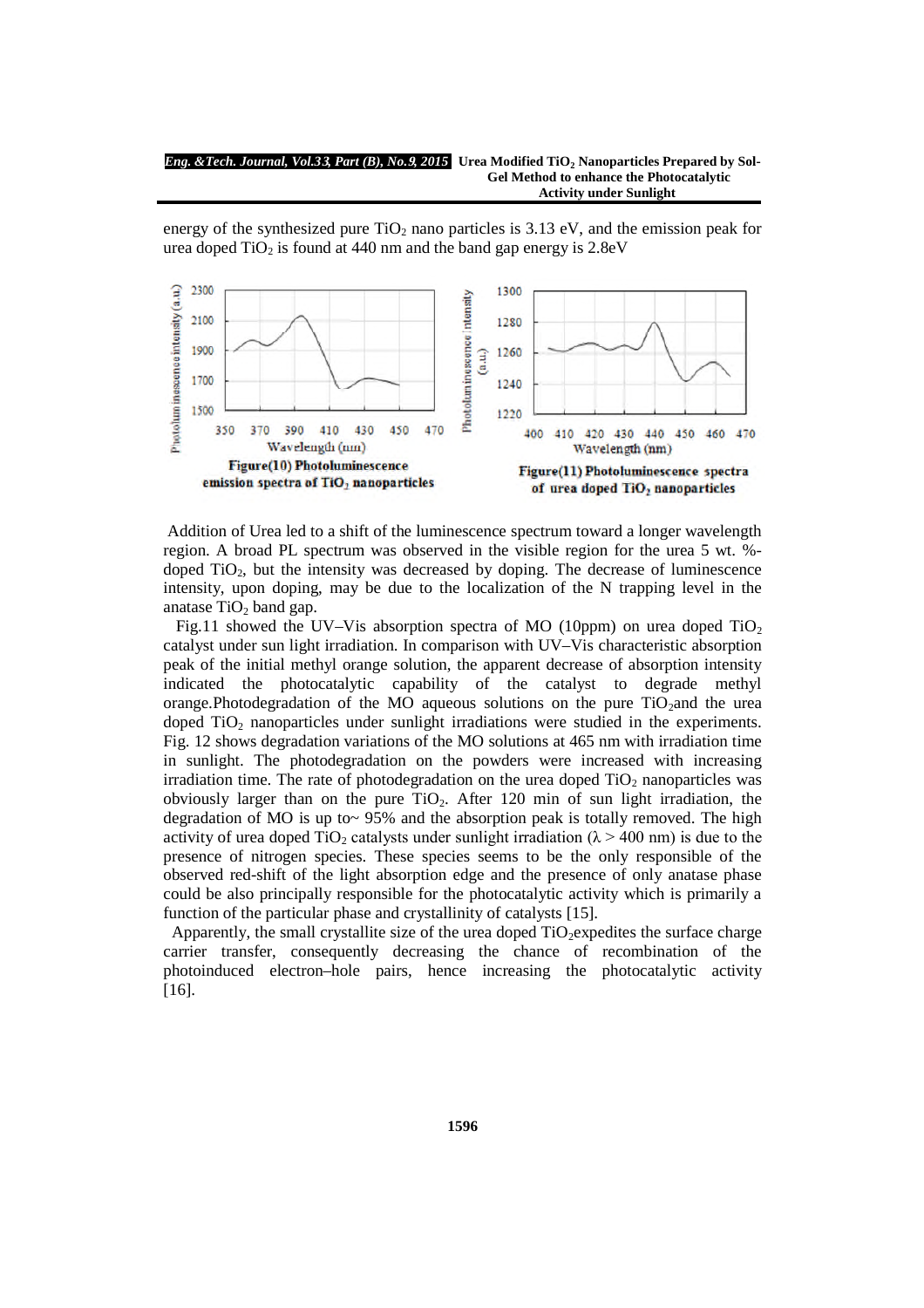*Eng. &Tech. Journal, Vol.3***3***, Part (B), No.***9***, 2015* **Urea Modified TiO<sup>2</sup> Nanoparticles Prepared by Sol-**



## **CONCLUSION:**

Pure TiO<sub>2</sub> and urea doped TiO<sub>2</sub> (urea as nitrogen source) nanoparticles were prepared by the sol–gel method, and its photocatalytic performance was tested by Methyl orange (MO) degradation under sun light irradiation. Doping of urea shifted the band-gap absorption edge to visible light region and reduce recombination of photogenerated electron-hole pairs. Hence, the as-synthesized urea doped  $TiO<sub>2</sub>$  nanoparticles shows better photodegradation rate of reactive MO as compared to that of pure  $TiO<sub>2</sub>$  under sunlight irradiation.

## **REFERENCE:**

[1]. Wawrzyniak B., Morawski A. W., and Tryba B. "Preparation of TiO<sub>2</sub>-nitrogen-doped photocatalyst active under visible light" Inter.J. Photoenergy. Article ID 68248, 1–8, 2006.

[2]. Rockafellow E.M., Stewart L.K., Jenks W.S. "Is sulfur -doped  $TiO<sub>2</sub>$  an effective visible light photocatalyst for remediation?" Appl.Catal. B: Environ. 91, 554–562, 2009.

[3]. Kunwar N., Ameta R., Porwal A. and Sharma S. "Efficient photocataltic degradation of monochrotophos catalyzed by C-TiO<sub>2</sub>" Acta Chim. Pharm. Indica: 4, 4, 191-196, 2014.

[4]. Md.I.A, Bhattacharya S.S, Hahn H. "In-situ nitrogen doping and boron modification of nanocrystalline titania powders by chemical vapor synthesis" Proc. Appl. Ceram. 3, 3, 113–117, 2009.

[5]. Tian-Hua X., Chen-lu S., Yong L., Gao-Prong H. "Band structures of  $TiO<sub>2</sub>$  doped with N, C and B" J. Zhejiang Univ.-SCI. A 7, 4,299-303, 2006.

[6]. Jonathan Isaac B. "The Effect of Fluoride on the Crystallinity and Photoactivity of TiO2" Thesis, the University of Alabama, 2012

[7]. Asah R., Morikawa T., Ohwaki, K. Aoki T. and Taga Y. "Visible-light photocatalysis in Nitrogen-doped Titanium Oxides" Sci. 293, 269-271, 2001.